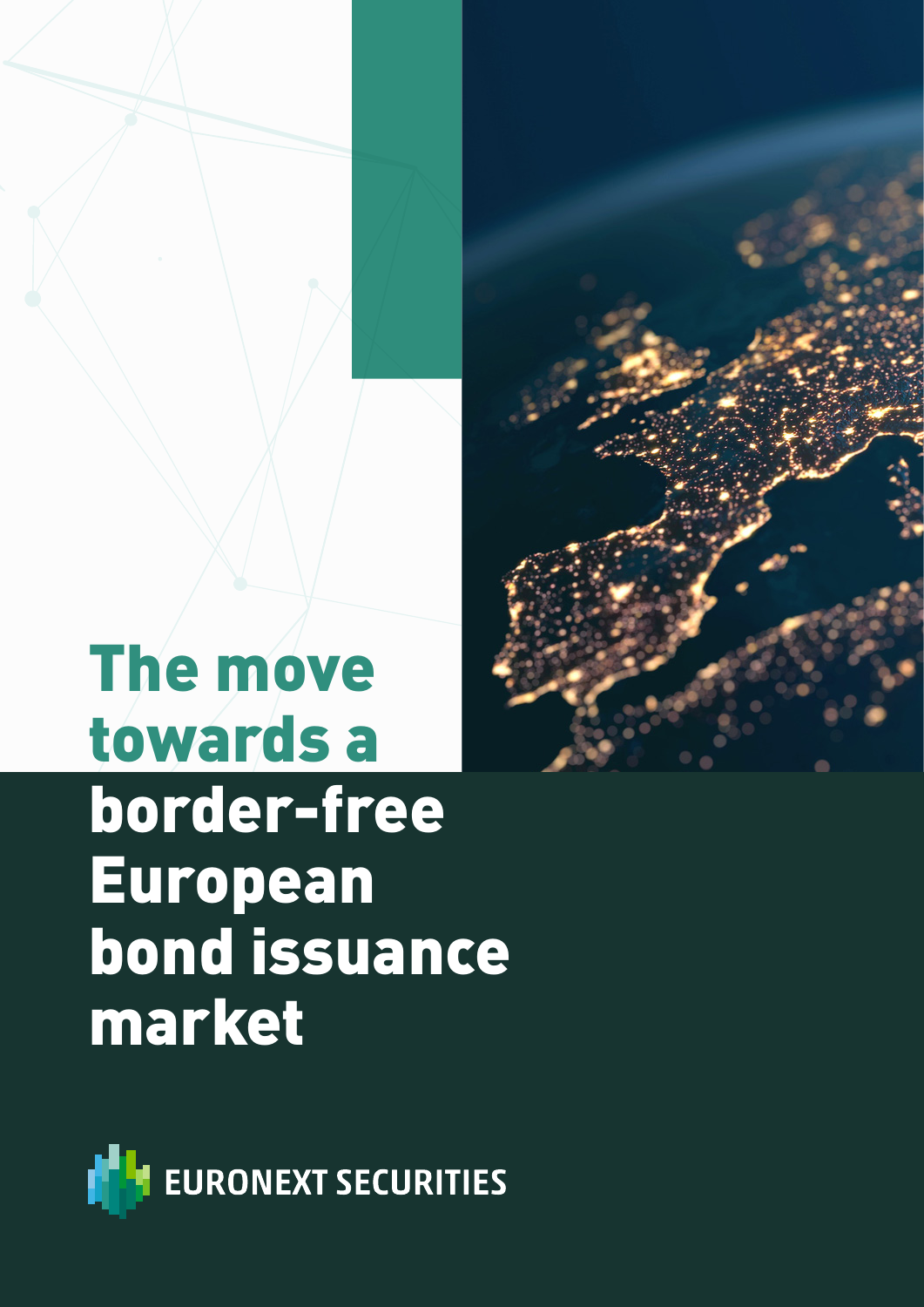## Introduction

The Eurobond market has often been described as conservative. Participants rely on established, proven ways of doing business, and change often comes slowly and out of necessity rather than the desire for innovation or reinvention. Thus, when Autostrade made history by issuing the very first euro bond on 17 July 1963, it wasn't about challenging the status quo. Autostrade needed to procure financing outside of its local market, and so the company worked with a UK-based law firm and issued its bond on the Luxembourg stock exchange. The move was without precedent, so it needed to create a new market practice. In time, that new practice became the industry standard.

In the decades that followed, issuance basically followed one of two approaches: local or global. If an issuer wanted to address the local market and investors, they issued in the local currency, under local law and through the local CSD. On the other hand, if that issuer wanted to address an international market, they used the global note scheme. They issued under UK law, listed the bond on the Luxembourg or Dublin stock exchange, and went through the ICSDs with cash settlement in commercial bank money. Almost 60 years later, the process is well established and, on the surface, there is no strong impetus for change. However, developments over the past 20 years indicate that a shift in market practice could be imminent.

# The quest to create a European capital markets union

The desire to create a capital markets union in Europe is not new. The Treaty of Rome, signed in 1957, included as one of its objectives the desire for free capital movement. When the euro was introduced in 1999, focus on EU-wide financial activity increased. Then in 2001, the Giovannini Group published a report identifying 15 barriers to the efficient functioning and development of cross-border clearing and settlement. The conclusion was that there were significant technical, tax and legal barriers to creating a capital markets union. The desire, however, remains, and many European financial policy makers believe the formation of this union is a necessity to compete in the global marketplace. And thus, over the past 20 years, authorities have passed several regulations in the effort to create a level playing field, and ensure cross-border competition and harmonisation.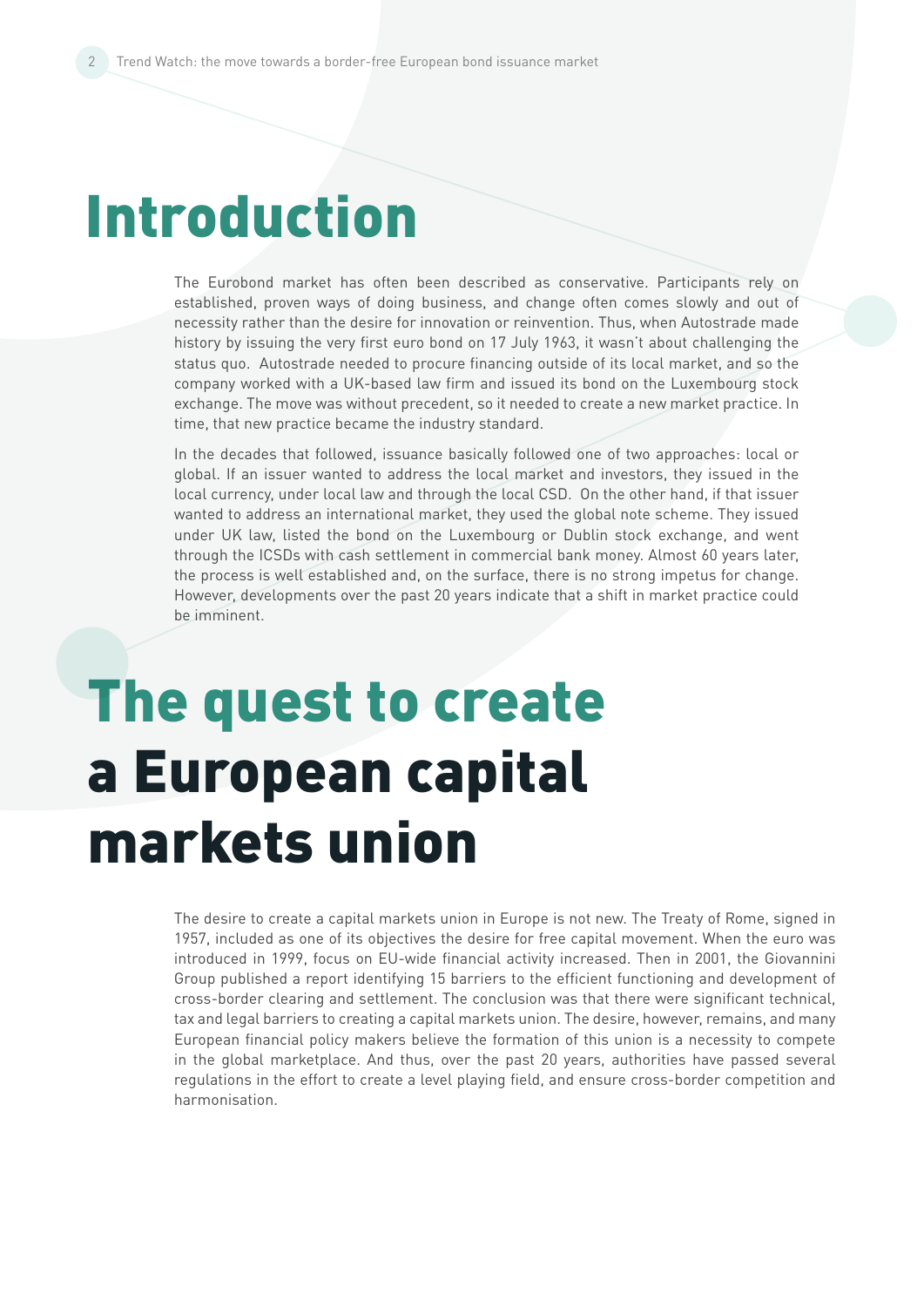# Laying the regulatory groundwork

### **Challenging the traditional concept of local vs global issuance.**

**While the regulations leading the European markets towards harmonisation are many, there are a few that are particularly significant to the discussion at hand, challenging the traditional concept of local vs global issuance.**

- In 2004, the first Markets in Financial Instrument Directive (MiFID) was introduced to improve EU financial markets' competitiveness by creating a single market for investment services and activities, as well as ensure harmonised investor protection<sup>1</sup>. This triggered the establishment of new marketplaces such as multilateral trading facilities (MTFs) and resulted in a consolidation of trading venues over the next decade.
- **In 2012, the European market infrastructure regulation (EMIR)** created a framework for the operation of central counterparties and also promoted their cross-border activities. It was now possible for trading members who did not know the local counterparties to trade through the central counterparties, which reduced risk and gave brokers the appetite to offer trading in more locations.
- In 2015, the **Regulation on central securities depositories (CSDR)** enabled competition between depos itories and supported their activities across borders as well. The aim of this regulation was to make markets more stable, transparent and efficient by regulating securities settlement and settlement infrastructures in a harmonised manner across the European Union and the European Economic Area (EEA).

These regulations helped establish a common set of rules of engagement that makes it more feasible for local CSDs to operate outside of their country's borders, issuing securities that reach a global, or at least European, investor pool. However, rules and policies are not all that is required to achieve a seamless securities market. To truly facilitate cross-border issuance, you need a common infrastructure.

1 https://www.esma.europa.eu/policy-rules/mifid-ii-and-mifir

2004

2012

2015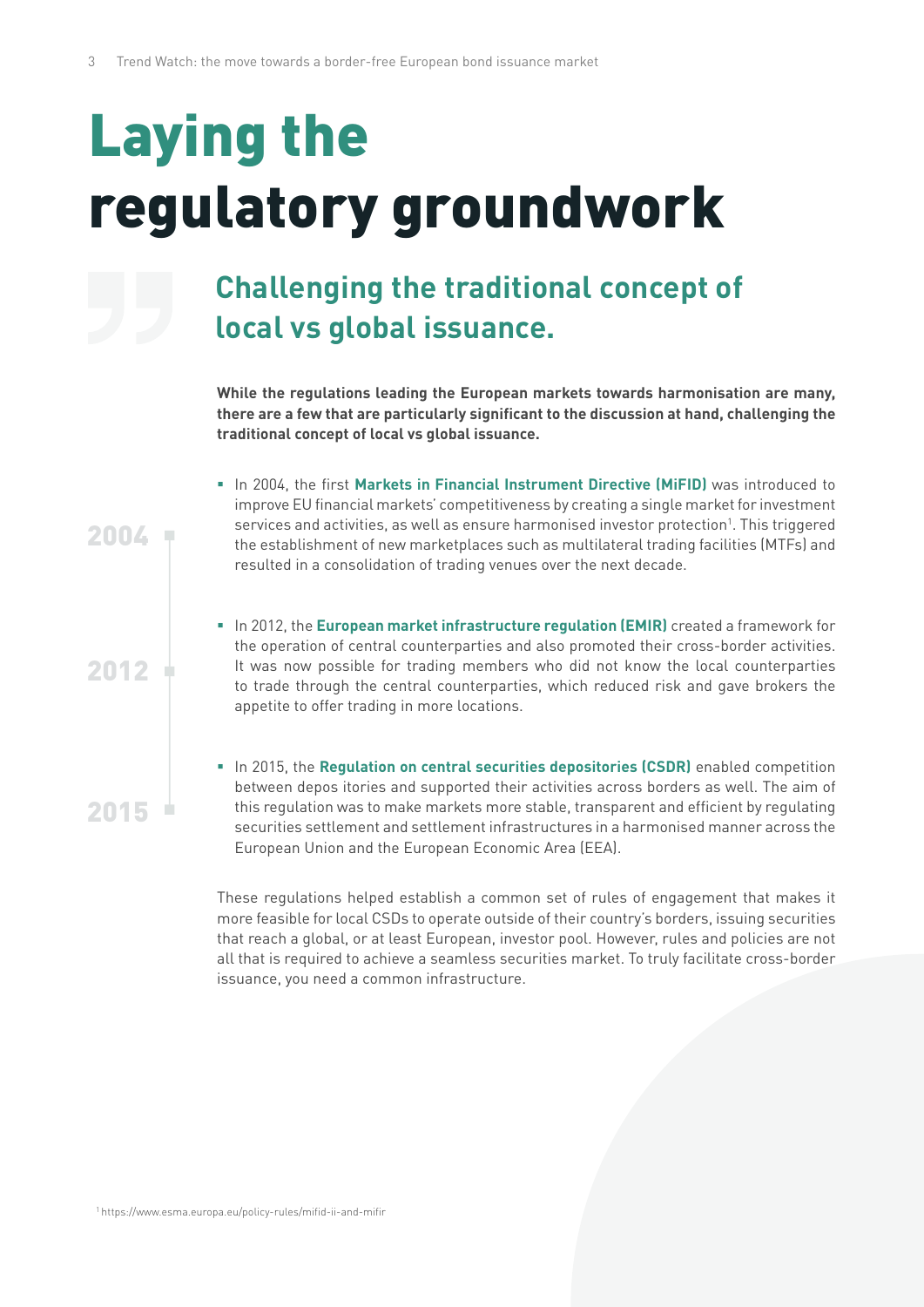# Creating a pan-European infrastructure

In 2015, the European Central Bank (ECB) introduced the TARGET2-Securities (T2S) platform, a single European securities settlement platform. This platform, coupled with the possibility of cross-border competition created by CSDR, created the market environment necessary to challenge the status quo regarding cross-border issuance. Now there are frameworks in place to facilitate cross-border activities; the European Central Bank has become an infrastructure provider, building the target platform for payments and securities and paving the way for process unification. The stark lines of demarcation between global and local markets are fading. The market environment is shifting; will this shift lead to a corresponding change in behaviour?

### **Fact:** Cross-border investing is a growing trend

#### **CONSIDER THESE FIGURES FROM DENMARK2 :**



Of debt instruments issued in Denmark are owned by international investors.

64%

Of equity instruments issued in Denmark are owned by international investors.



The market value of EUR-denominated issuances through Euronext Securities Copenhagen is EUR 36 billion.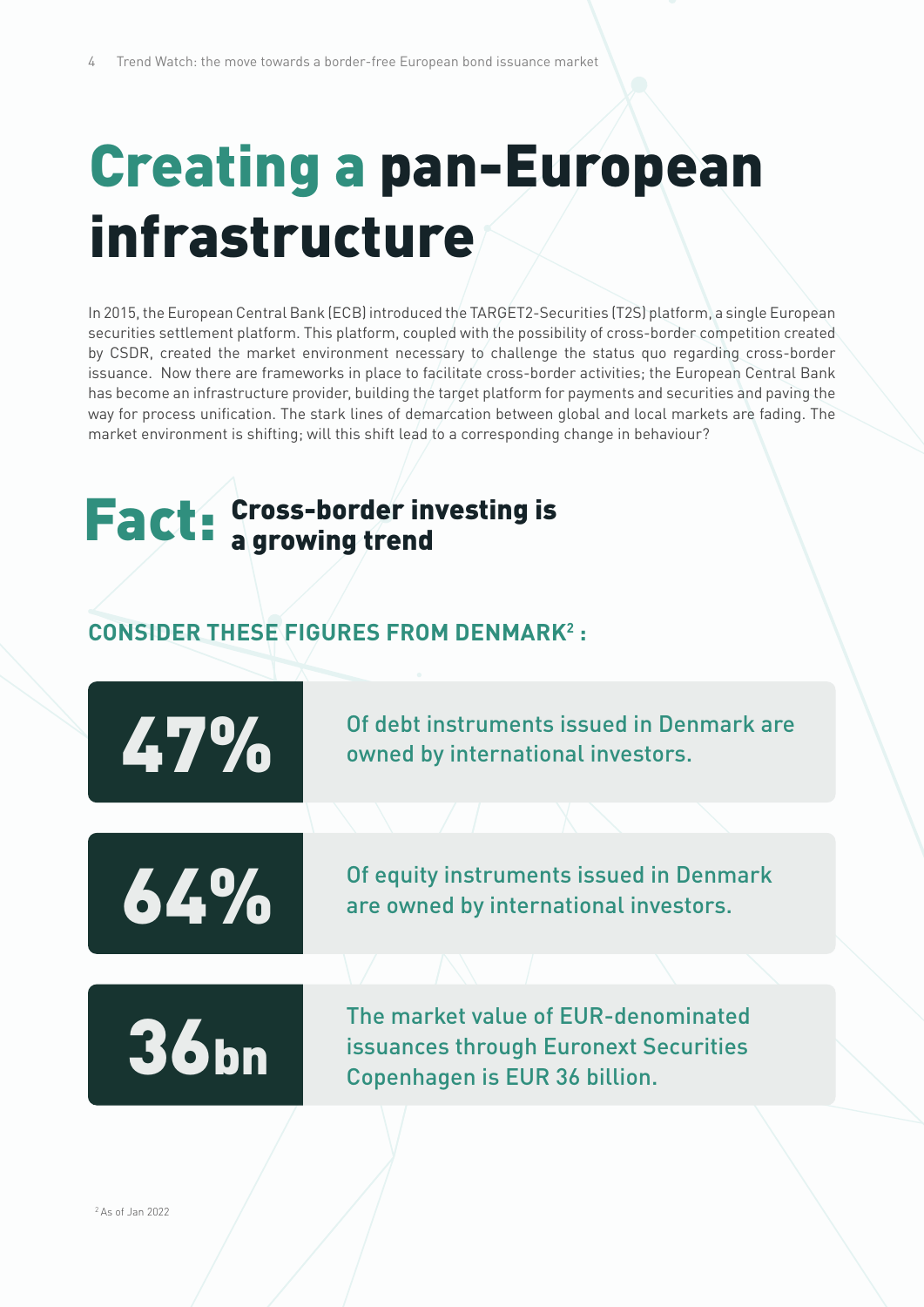## Five advantages

**Despite these developments, we still see extensive fragmentation. European CSDs remain deeply entrenched in their local markets and competing across borders has been challenging for them. Issuers continue to take the established paths: the local CSD to reach local investors and the global note scheme to reach European investors. The process works, they reason, so why change it? Consider five benefits issuers can realise by issuing international bonds through their local CSD.** 

#### Benefit Same investor reach at a lower cost



There is a common misconception that reaching an international investor pool requires going through one of the ICSDs. However, experience has demonstrated this is not the case. One of the main benefits of using the T2S settlement platform is that local CSDs can achieve the same investor reach as the ICSDs. And the added advantage for investors is that they benefit from lower costs by safekeeping their bonds in local CSDs. Investors and intermediaries can also use a known operational setup where they can receive the bonds on their preferred securities accounts thanks to a competitive network of direct CSD links.

For example, when Euronext chose to finance the purchase of Borsa Italiana Group by issuing a corporate bond via Euronext Securities Copenhagen, the bond performance and pricing actually exceeded expectations. The final order book reached an amount of c.  $\epsilon$ 5 billion and was more than 2.7 times oversubscribed. The issuance attracted a wide range of international investors from France, Germany, Austria, the Nordics, the UK, Ireland and the Benelux.

Jyske Realkredit, a mortgage institution located in Denmark, had a similar experience when issuing a euro covered bond (CBD) through Euronext Securities Copenhagen. "When I look in my order book, there's no difference between this issuance and our previous ones," Anders Lund Hansen, Head of Mortgage ALM at Jyske Bank, observed. "We have the same investors, both large and small, as we would expect to see."

### Fact:

T2S connects local CSDs to an international investor pool

There are currently **21 Central Securities Depositories (CSDs)** on the T2S platform and a total of **1,490 banks**. Euronext Securities also maintain eligible links to the biggest investor hubs, e.g. Euroclear bank with **1,600 banks** and Clearstream Bank Luxembourg with **1,300 banks**. Issuers also reach Tier 2 and 3 investors by issuing via T2S.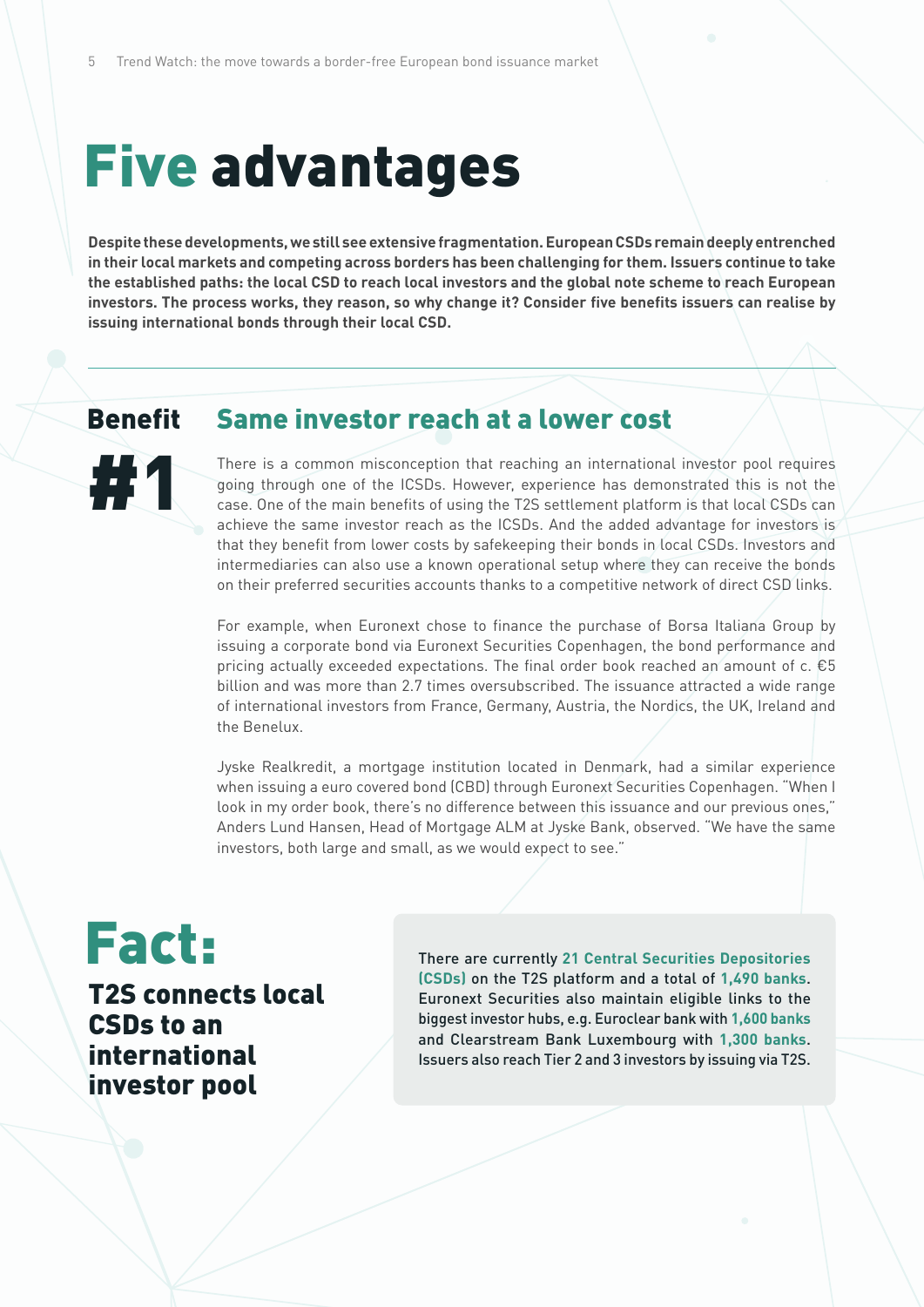## **Benefit** #2

#### Reduced legal fees by issuing under local law

Issuing via the local CSD means issuers can choose to issue under their local legislation, as opposed to having to engage external counsel to issue under UK law. This often means that issuers can have fewer advisors and external counsel involved. Issuers frequently experience a legal process that is within their control, as they are the ones drafting the prospectus and leading the discussions with the regulators who have to approve it. Issuers can also capitalise on their existing expertise of issuing under their local legislation, which makes the entire issuance process smoother and cheaper.

Euronext Securities customers have also found that by issuing bonds under local law, they can reduce the cost base for legal documentation by three to five times. "Our primary advantage was the cost savings," states Jimmy Bak, Head of Legal, Funding at Nykredit, who issued euro-based mortgage bonds under a Danish law prospectus through Euronext Securities Copenhagen back in 2017. "There was a significant cost savings for us to have a Danish law prospectus instead of one based on English law. Even though you could use Danish law for some of the security-related aspects of the prospectus, you would still have to go with an Ireland- or Luxembourg-based regulator. You would also need to engage external counsel to maintain the programme. So, handling everything under Danish law saves money."

Customers have also experienced that the documentation process, including paying agent agreements, is easier when issuing under local law and with a dematerialised bond. For example, Dan Lauder, Counsel at Allen & Overy, who was Euronext's counsel on the Borsa Italian Group acquisition, observed, "The issuing and paying agency process and the relationships were much lighter than the actual heavy English documents, which are stuffed with references to physical bonds."

**Benefit** 

#3

#### Reduced settlement risk with central bank money issuance

Minimising risk is another key advantage when issuing through the local CSD. Local CSDs settle using central bank funds, as opposed to the commercial ICSDs that settle using commercial bank funds. Thus, by issuing via their local CSD, issuers access the same price structure as they would on the international market, yet with considerably lower risk.

#### Benefit



#### Increased operational efficiency through process harmonisation

Using the same CSD for all issuances also means that issuers can use the same business process irrespective of the target currency or market. By streamlining the process and centralising on one CSD, issuers can significantly reduce their operational costs. Centralisation also paves the way for process improvement, as back-office staff spend less time learning various settlement processes and systems, and can instead focus on honing one process, making it faster and more effective. The end result is a settlement process with fewer errors.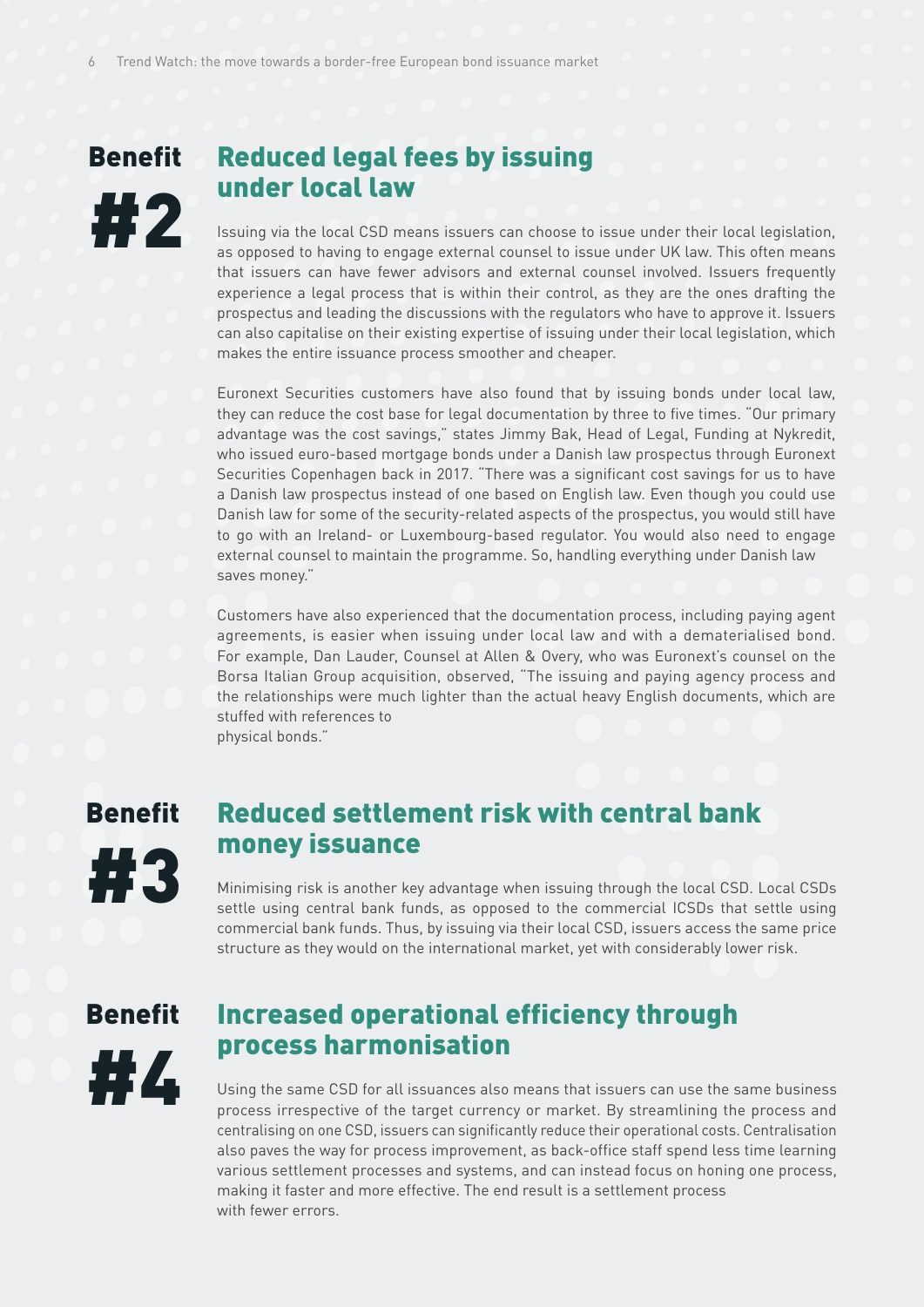### Benefit #5

#### Issuing locally supports local capital markets

Issuing capital through the local CSD strengthens the local capital market as a whole, benefitting issuers and investment banks alike. Issuers gain access to the same international pool of investors. Custodian banks will then use the local CSD for safe-keeping and other post-trade services, such as corporate actions and clearing and settlement services. These custodians can then service international customers, thus generating more business for local banks.

#### What about dematerialisation?

Perhaps the greatest difference between issuing locally and internationally is the matter of dematerialisation vs global notes. While it's true that issuing global notes is a part of the established market practice, the precedent for issuing dematerialised bonds does exist. For example, bonds have been dematerialised in France since the 1980s. There it is a fairly tried and tested approach. This provides a model of how dematerialisation could work in other financial jurisdictions with similar clearing systems. Dematerialisation has also been used under English law, where banks have used a dematerialised structure for debt programmes for small level transactions. There are also indications that dematerialisation is the way forward. For example, the CSDR states that all issuances have to be dematerialised from 2023. Issuers that gain experience with dematerialisation now will have the added benefit of creating a future-proof process.

#### What about ECB eligibility?

Another common concern related to issuing through the local CSD is whether or not bonds issued locally can be eligible for the ECB's collateral programmes. For a bond to be eligible, it must meet three criteria:

- **1. The issuance must be done through a CSD in the European Economic Area;**
- 2. When using the collateral, it must be held in an eligible Securities Settlement System (SSS)<sup>3</sup>;
- **3. The transfer from the issuer CSD to the eligible SSS must be done via an eligible link4 .**

If these criteria are fulfilled, then eligibility is not an issue. Bonds issued through Euronext Securities' network of CSDs are eligible for the ECB's two collateral programmes: the Correspondent Central Banking Model (CCBM) and the Corporate Sector Purchase Programme (CSPP).

#### What about the number of laws in the prospectus?

Some might wonder about the implications of a company being incorporated in one country and issuing under the law of another country. Yet, it is actually quite common for a prospectus to reference two to three different law codes. Over time, as investor interest across Europe has increased, it has become more frequent that a prospectus features multiple laws for dematerialisation or tax purposes.

```
 3 https://www.ecb.europa.eu/ paym/coll/coll/html/SSS_links_ en.html
```
4 https://www.ecb.europa.eu/paym/coll/coll/ssslinks/html/index.en.html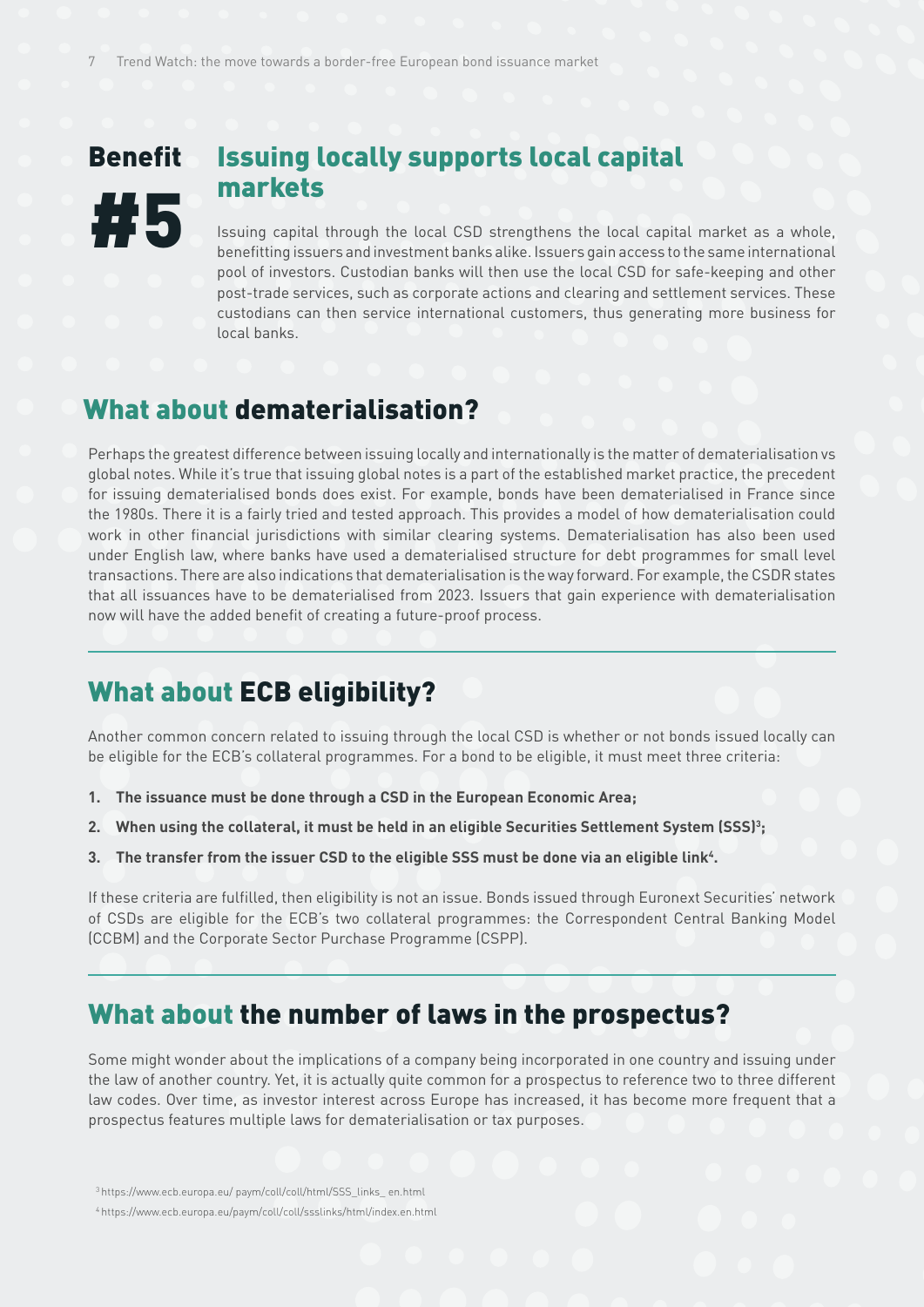#### What about the ISIN?

Euronext Securities' customers have found that international investors are not concerned by the lack of an XS ISIN. For example, during the book building process for Euronext's own bond, the lead managers did not receive a single question about or objection to the DK ISIN. Jyske Realkredit had a similar experience. "We have 83 active investors in our issuance, and we haven't received a single question about the DK ISIN. This shows that this is a fully accepted solution seen from the European markets' standpoint," stated Anders Lund Hansen.

#### How issuers are benefitting from leveraging their local CSD

One issuer that has successfully reached international investors through its local CSD is Tryg Forsikring. In March 2021, Tryg issued SEK 1bn in Restricted Tier 1 Capital Notes via Euronext Securities Copenhagen with a listing on the Oslo Stock Exchange (Oslo Børs). The combination of capital notes issued in Swedish krona and listed on the Norwegian stock exchange is one that Tryg has had success with in the past, and suits the company's Scandinavia based investor pool. The vast majority of the company's investors, 87%, are Swedish, and the remaining 13% are located in Denmark and Norway. That investors have no clear preference for which market the company issues in can be seen in the bond's performance. It was 2.5 times oversubscribed, with pricing that met the company's expectations and a solid order book comprising asset managers and pension funds. The issuance was the second of its kind in three years, and Tryg clearly benefited from being able to centralise everything on the same exchange and using an established process.

#### Market developments leading to a change in market practice

Shifts in market practice have occurred before; they simply require the necessary impetus. For example, France moved from issuing covered bonds under UK and US law to French law in the early 2000s. This move was prompted by the switch to using the French clearing system and the need to have dematerialised notes. Since that time, virtually every French corporate issues under French law. This demonstrates that change can happen. The foundation for change is there. The regulatory framework and technical infrastructure are in place to support a federal issuance model. Statistics reveal that the pronounced lines of demarcation between local and global markets are disappearing. And recent issuances demonstrate that investors are increasingly market-agnostic. What will it take for the industry to reach the tipping point?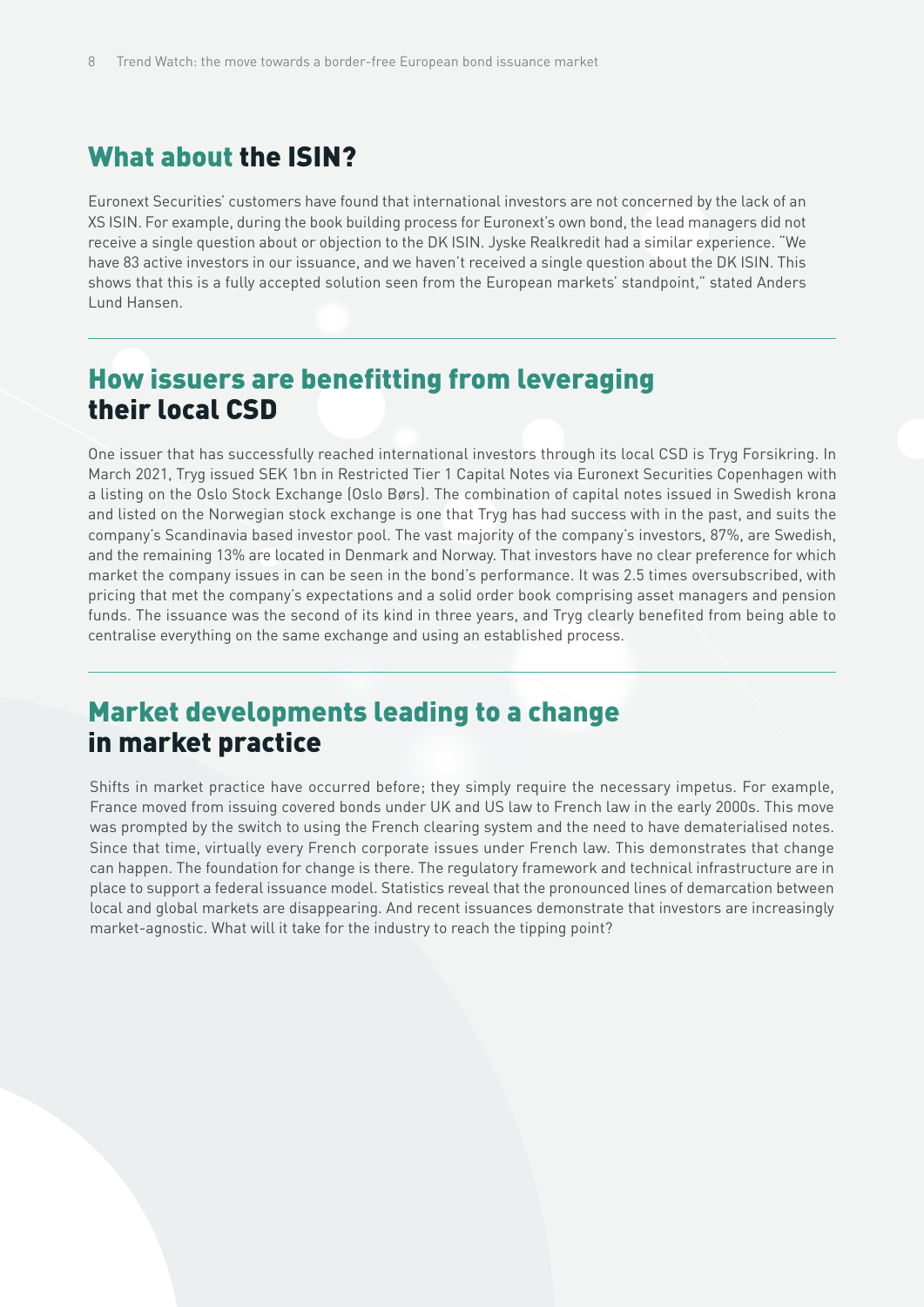1st

2nd

3rd

#### The need for a 'green Capital Markets Union'

The ECB has stated that EU countries need to invest around €330 billion each year by 2030 to achieve the union's climate and energy targets. As a recent Reuters article<sup>5</sup> pointed out, "the massive investments needed to tackle climate change have added a sense of urgency" to the need to establish a capital markets union. In fact, Christine Lagarde, President of the ECB, has drawn attention to the current market fragmentation as a barrier to the necessary investments in a sustainable economy. For example, in a May 2021<sup>6</sup> speech, Ms. Lagarde stated, "I believe that the green transition offers us a unique opportunity to build a truly European capital market that transcends national borders – or what I would call green capital markets union." According to Ms. Lagarde, there are three main reasons why green finance could provide the necessary catalyst for creating the long sought-after capital markets union.

> **First, Europe is already leading the way in green bond issuance. In 2020 alone, around 60% of all green senior unsecured bonds issued globally originated in Europe. And the market is growing rapidly – the outstanding volume of green bonds issued in the EU has grown almost eight-fold since 2015.**

> **Second, environmental, social and corporate governance (ESG) investment is also concentrated in Europe. The assets under management of investment funds with ESG mandates have almost tripled since 2015, and over half of bond funds are domiciled in the euro area.**

> **And third, the euro has taken the lead as the global currency of green finance. Last year, around half of the green bonds issued worldwide were in euro.**

In a separate paper<sup>7</sup>, the ECB has also highlighted how the green bond market has already achieved greater pan-European scale. The authors state, "The green bond market currently displays a higher degree of integration across the euro area than the aggregate bond market, with euro area issued green bonds being roughly twice as likely to be held cross-border by euro area investors than euro area-issued bonds overall."

5 https://www.reuters.com/markets/stocks/eu-adds-more-pieces-its-elusive-capital-market-jigsaw-2021-11-25/

<sup>6</sup> Speech by Christine Lagarde, President of the European Central Bank, at the European Commission's high-level conference on the proposal for a<br>Corporate Sustainability Reporting Directive, Frankfurt am Main, 6 May 2021.

,<br>Towards a green capital markets union: developing sustainable, integrated and resilient European capital markets / Prepared by Alexandra Born, "<br>Margherita Giuzio, Claudia Lambert, Dilyara Salakhova, Hanni Schölermann, F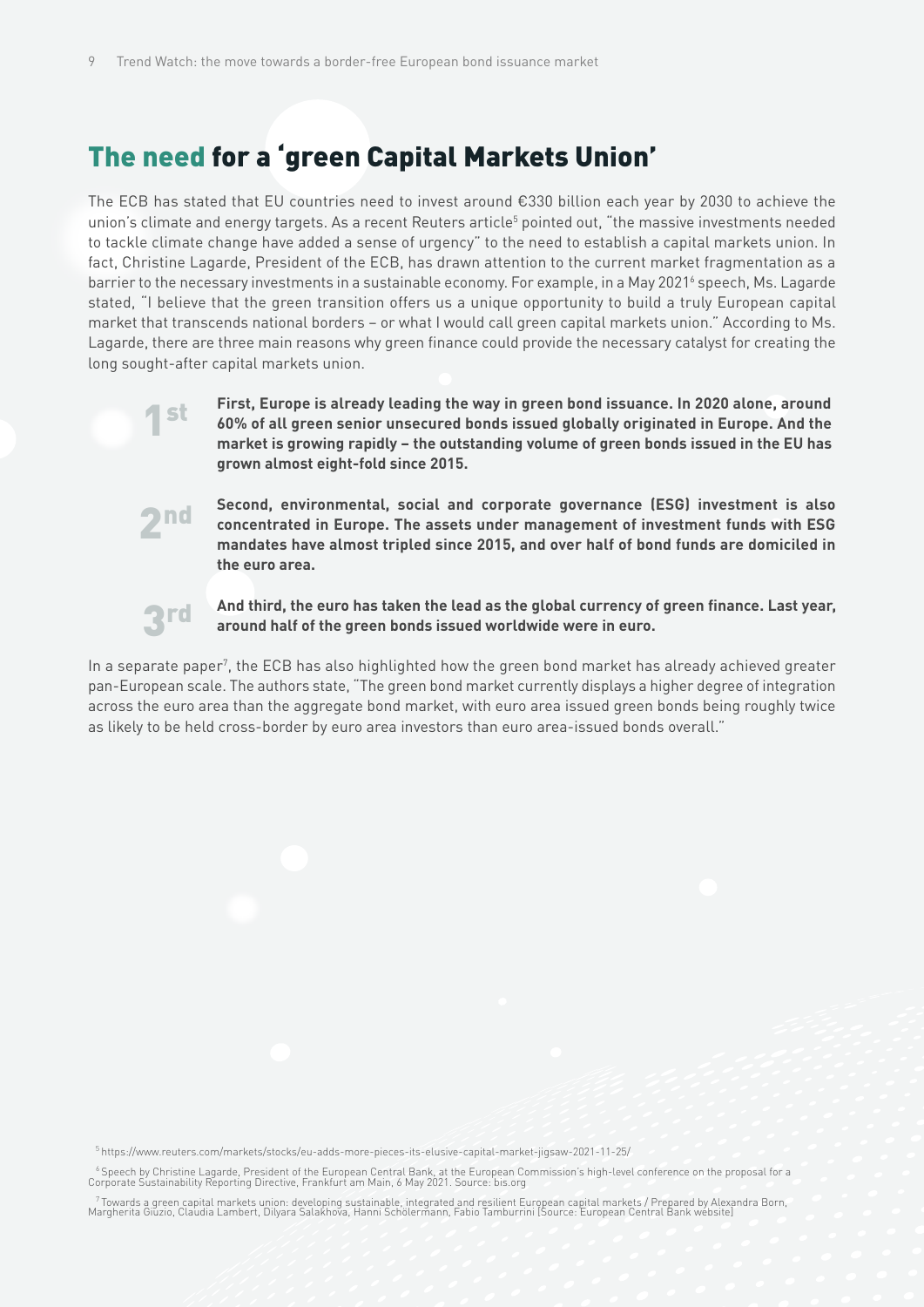#### Enabling cross-border sustainable investing

Euronext's own experience within the area of green bonds testifies to the pan-European nature of these investments. Euronext ESG Bonds is an online platform that combines all eligible and consenting ESG bonds and securities in all Euronext markets in one location. This list now contains over 850 ESG bonds from more than 280 issuers across the globe. This platform connects investors and issuers, creating an international financial community for those actively involved in sustainable investments. Issuers on this platform have raised in excess of €600 billion, representing approximately 44% of total global sustainable issuance.

The introduction of a shared EU Taxonomy for green bonds, as a part of the European Green Bond Standard (EUGBS) will hopefully make it even easier for investors to identify sustainable investments across Europe and pave the way for increased cross-border investment. Christine Lagarde's hope is that this will benefit all European economies. "With their pan-European reach, green markets could also help all countries to access the capital they need to finance economic transformation – not only those with the most sophisticated financial markets. That would support convergence within Europe, enabling capital to flow to regions that are currently lagging behind in the transition to a more sustainable economy."

Euronext also sees signs that the green investment trend is accelerating. In 2021, Euronext added over 250 ESG bonds. Euronext has also contributed to the UNGC Blue Bond Reference Paper, with the scope of identifying opportunities to use the ESG bond market to secure capital for ocean-related projects and companies that have made, or are planning to make, a significant contribution to the UN Sustainable Development Goals (SDG), particularly SDG 14 "Life Below Water". By mid-2021, 162 companies were listed in sectors related to the Blue Economy, in all Euronext countries. These companies had a market capitalisation of over 675 billion euros, with total revenues of over 840 billion euros, and employed over 1.4 million people.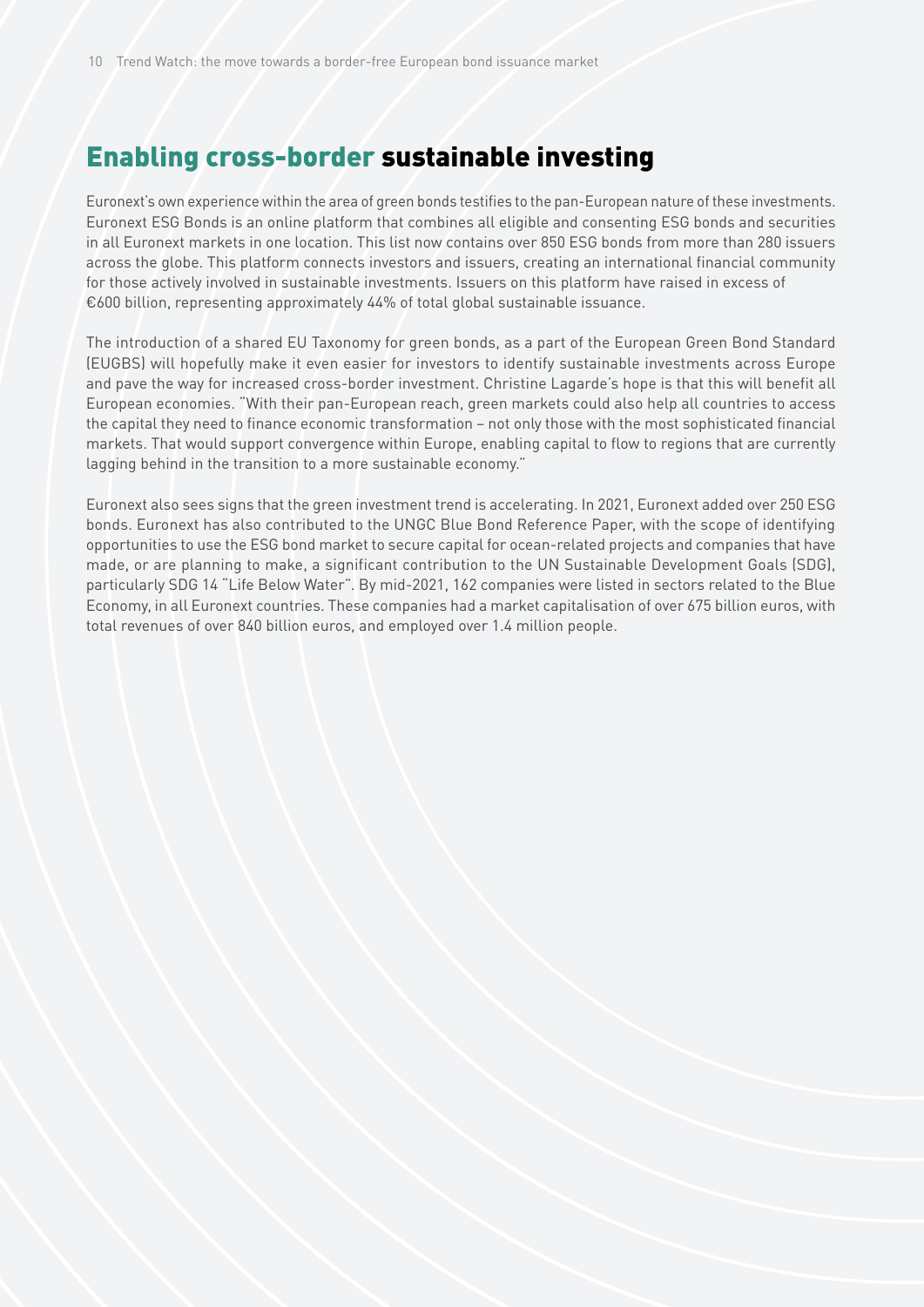## Conclusion

In summary, regulations have paved the way for cross-border competition. With the implementation of the T2S platform, we have the infrastructure in place to issue locally and reach an international pool of investors across Europe. Recent issuances demonstrate that issuers can reach the same investors by issuing through their local CSD, and at the same time, benefit from a more efficient and cost-effective issuance process. And perhaps the need to fund the transition to the blue and green economy will prove to be the final catalyst to creating a borderless capital market union in Europe.

Pierre Davoust, Head of Euronext Securities, believes the post-trade industry will see a further blurring of the lines between the local and international markets. "It has been possible to compete across Europe since 2014. Despite the regulatory framework being in place, we still see the same number of CSDs, each remaining in their own market, and the level of competition between them is relatively low. Which means issuers have yet to benefit from the promise of harmonisation and increased competition. This is where we hope to make an impact as a large-scale CSD network. By pan-Europeanising our CSDs, we aim to help our issuers benefit from the framework that is already in place and give them access to the global capital markets from their local market. We offer efficient and robust issuance, custody and settlement services across European markets in multiple currencies. And for those interested in ESG-related issuances, we offer a tailored programme to help them build their ESG ambition, connect with the right investors and promote their sustainability strategy across markets."

#### About Euronext

Euronext is the leading pan-European market infrastructure, connecting European economies to global capital markets, to accelerate innovation and sustainable growth. It operates regulated exchanges in Belgium, France, Ireland, Italy, the Netherlands, Norway and Portugal. With close to 2,000 listed equity issuers and around €6.6 trillion in market capitalisation as of end March 2022, it has an unmatched blue chip franchise and a strong diverse domestic and international client base. Euronext operates regulated and transparent equity and derivatives markets, one of Europe's leading electronic fixed income trading markets and is the largest centre for debt and funds listings in the world. Its total product offering includes Equities, FX, Exchange Traded Funds, Warrants & Certificates, Bonds, Derivatives, Commodities and Indices. The Group provides a multi-asset clearing house through Euronext Clearing, and custody and settlement services through Euronext Securities central securities depositories in Denmark, Italy, Norway and Portugal. Euronext also leverages its expertise in running markets by providing technology and managed services to third parties. In addition to its main regulated market, it also operates a number of junior markets, simplifying access to listing for SMEs.

For the latest news, go to euronext.com or follow us on Twitter (**twitter.com/euronext**) and LinkedIn (**linkedin.com/euronext**).